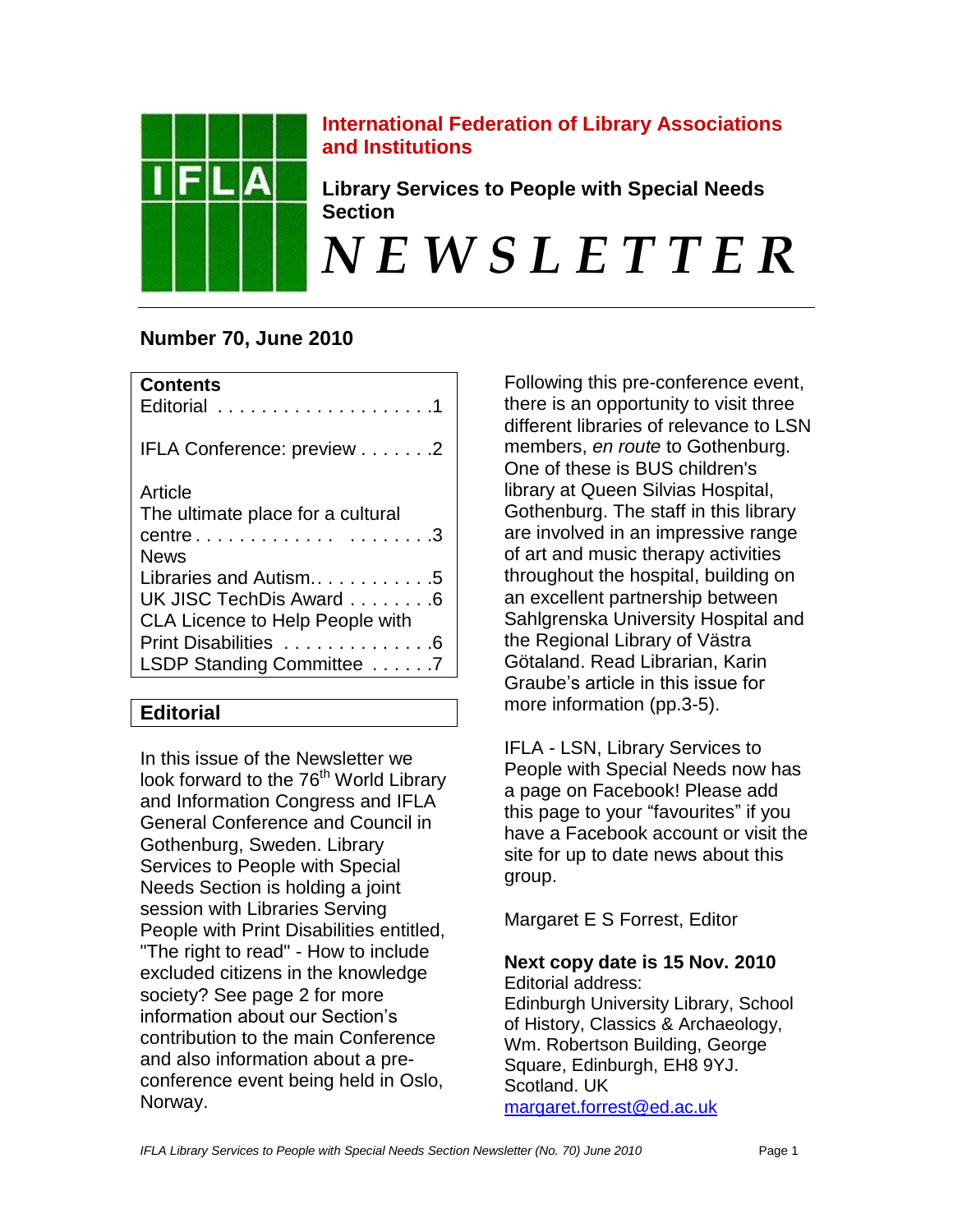# **IFLA Conference Preview**



World Library and Information Congress: 76<sup>th</sup> IFLA General Conference and Council

*"Open access to knowledge promoting sustainable progress"*

> 10-15 August 2010 Gothenburg, Sweden

This year the LSN Section is holding a joint session with Libraries Serving People with Print Disabilities in Congress Track 1: Open access and digital resources. The session will take place on Friday 13<sup>th</sup> August and is entitled, "The right to read" - How to include excluded citizens in the knowledge society?

The full text of a number of the presentations will be available from the IFLA Conference website at [http://www.ifla.org/en/conferences](http://www.ifla.org/en/conferences-session-day/2010-08-13)[session-day/2010-08-13](http://www.ifla.org/en/conferences-session-day/2010-08-13)

#### oooOooo

## **IFLA Pre-Conference Programme**

What is reading? Why is it important to secure the right for all to access knowledge and information and to active participation? This preconference event is on libraries as driving forces to promote reading for all - about IFLA"s role in advocacy for building a global library, about DAISY, Easy-to-read and new technology - and much more!

Read more about the pre-conference here: [http://www.abm-](http://www.abm-utvikling.no/bibliotek/ifla-pre-conference-programme.html)

[utvikling.no/bibliotek/ifla-pre](http://www.abm-utvikling.no/bibliotek/ifla-pre-conference-programme.html)[conference-programme.html](http://www.abm-utvikling.no/bibliotek/ifla-pre-conference-programme.html)

- and note that new deadline for registering is  $1<sup>st</sup>$  July.

On Monday we offer bus transport from Oslo to Gothenburg - and invite you to visit three different library on the way:

- Halden new prison library, **Norway**
- BUS children's library at Queen Silvias Hospital, **Gothenburg**
- Torshov Public Library in Oslo - "The accessible library"

The number of participants for these visits is limited, so please register as soon as possible!

Also note that the International Easyto-read network will arrange their annual meeting in Oslo Monday 9<sup>th</sup> August, which provides a great opportunity of combining the two events!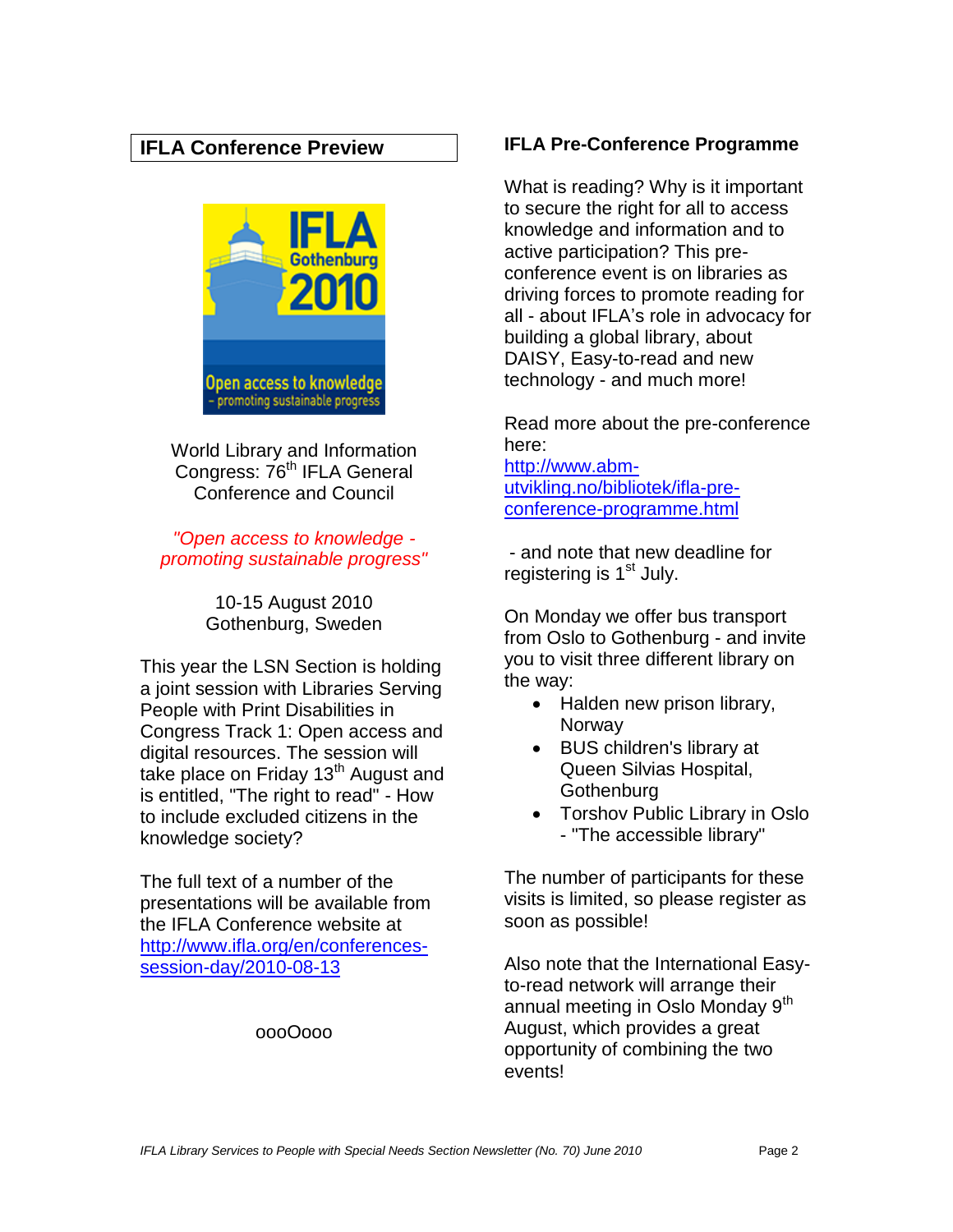# **Articles**

## **The ultimate place for a cultural centre**

Karin Graube, Librarian BUS-biblioteket, Queen Silvia Hospital for Children and Young People, Gothenburg

The BUS-library is a hospital library for children and young people and their relatives. It is situated at the Queen Silvia Hospital for Children and Young People in Gothenburg. It is the largest children's hospital of northern Europe and every day there are 550 children with their parents in the hospital. Some of them are staying there for weeks and months and some are there only during the daytime. These patients and hospital visitors have an opportunity to experience something more and something different from the present focus on illness and medical treatment.



Art in the entrance hall

Within the hospital, the library is situated beside the play therapy area and the hospital school. This clinicalfree zone is very different from the rest of the hospital environment and functions as a window to the world outside: a meeting place with close

relations both to the hospital and to the cultural life and society outside. The library functions as a driver for change, providing the hospital patients and their families with a wide programme of cultural activities. Inspiring and imaginative worlds are being created all over the hospital in the entrance hall, in the waiting rooms and wards, outside and inside the elevators, in the garden and wherever possible.

Through the library service this hospital has a link to the cultural life of the City of Gothenburg and the Region of Västra Götaland. Everything that is going on in town could also take place in the hospital. In fact the great institutions of arts and culture in the region, like the museums, theatres, opera, ballet, symphonic orchestra, film festivals, academy of music are now regarding this hospital as one of their natural stages. Performances and workshops are being planned and especially designed to fit the hospital"s way of working. The library also has built up its own "stable" of art workers, who are coming on a regular basis to do workshops and different cultural activities, often in a drop-in form for the children and young people who are isolated in nursing rooms. The hospital now even has an artist dressing room, filled with stage light equipment, audience tip-up chairs and other useful props.

During the last week in May this year the art programme included the opening of a photo exhibition in the library and play therapy area as well as many other events: an art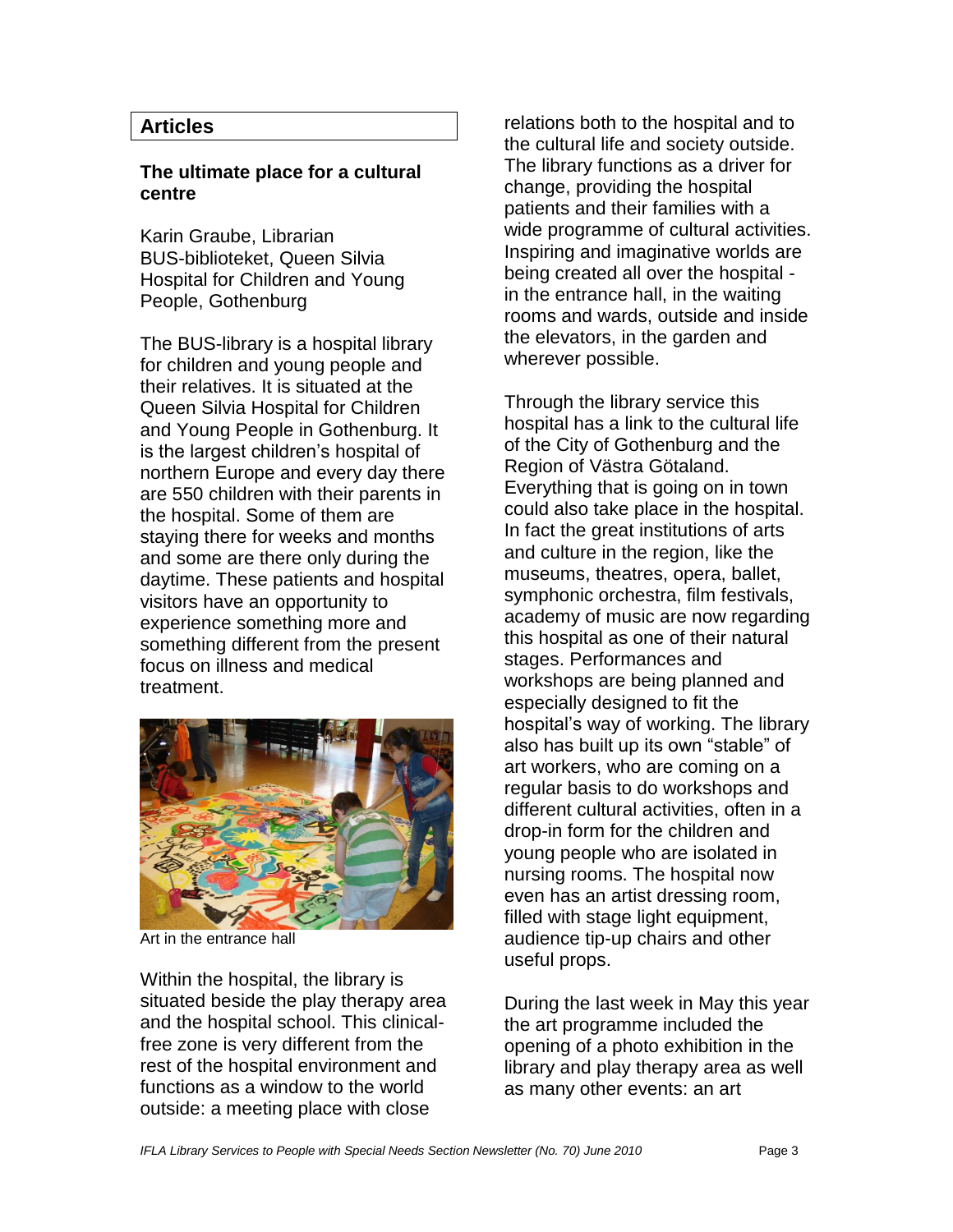workshop for young people in the psychiatric ward; two days of dancing rounds with "the dancing doctors" in the wards; an art workshop with children´s book illustrators in the play therapy area; an art workshop in the anorexic ward; an actor telling African stories in the wards; a drop-in music day in the rehabilitation centre; a children´s book writer meeting in the library; a music studio workshop day with a studio musician; a carpentry workshop day in the garden.

The original idea behind the cultural centre in the hospital developed from events in the library and an art project called BUSKUL! which took place 2005-2008. The project was developed in partnership between the Sahlgrenska University Hospital and the Regional Library of Västra Götaland and aimed at giving access to cultural programmes and different kinds of media for all children and young people in every unit of the Sahlgrenska University Hospital, This was a programme of making books, other media and different kinds of cultural interventions, an integrated part of nursing care and rehabilitation for young patients. It developed new methods, new technology and new ways of cooperation both from the regional and national perspective. As a theoretical background United Nations Convention on the Rights of the Child and Aaron Antonowsky´s theory of SOC (sense of coherence) were used. This creative project showed among other things how art can become a part of hospital treatment for children and young people, how cooperation on many

different levels can lead to new working methods and sustainable networks. It also puts more emphasis on the importance of individual ideas and beliefs of children and young people and how a hospital library can be a meeting place for cultural action and art.



Music therapist in Physiotherapy

Two years after the project has ended much of the project is still running with the energy and enthusiasm of many people. The hospital staff have become accustomed to the art events, cultural activities are now known and visible and in demand. Nursing staff make plans for nursing treatment that fit into the cultural programme. When making plans for a new hospital building, the medical staff intend to ensure that building plans for cultural activities are integrated from the very beginning. The new interdisciplinary research centre for culture and health at the University of Gothenburg have shown an interest in researching the benefits of the programmes. Positive research results could be very important in securing financial support to continue these cultural activities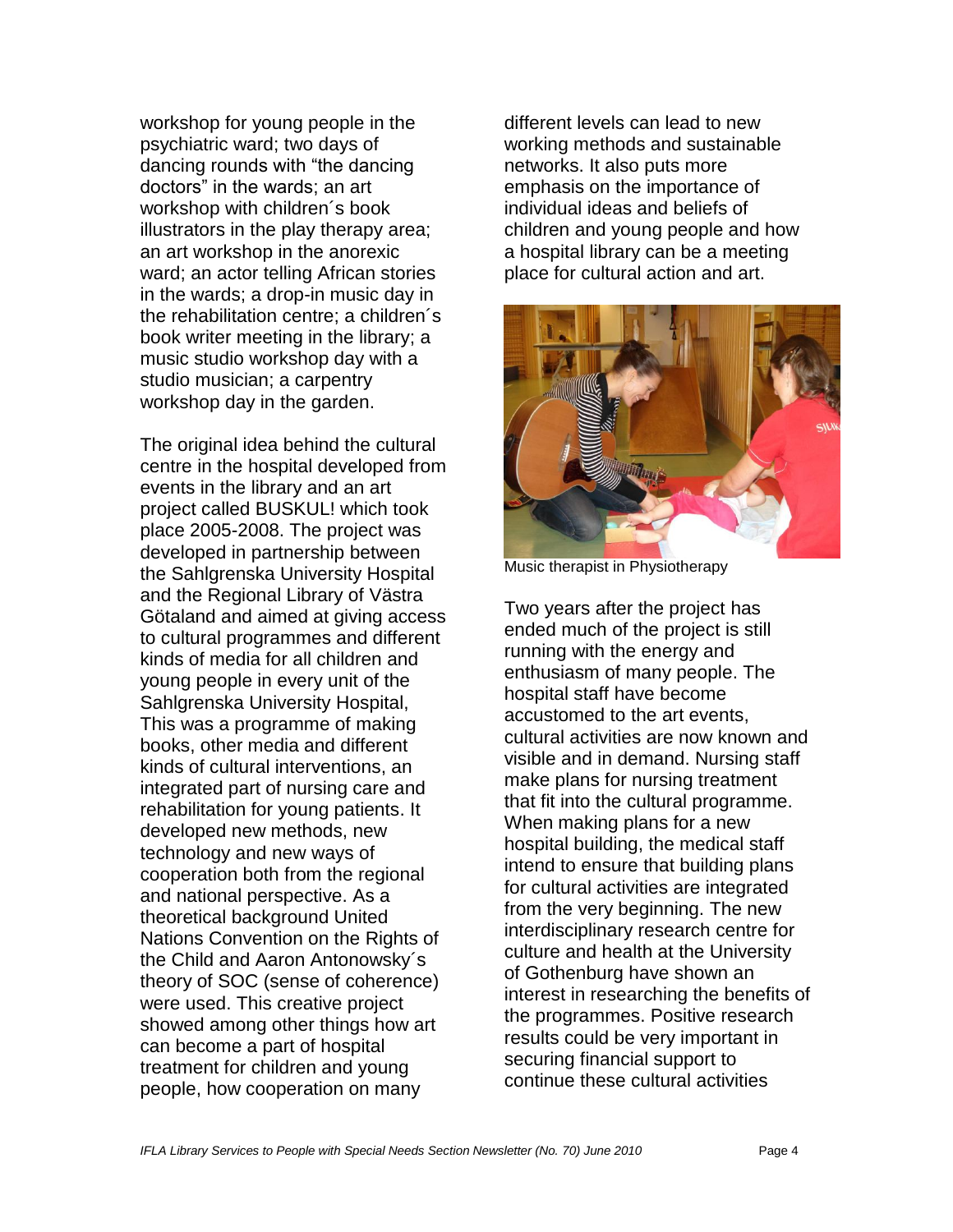which are in competition for funding with clinical therapy.

Cultural activity has a value itself, but in the hospital context it can provide a more holistic approach in supporting individuals. Cultural and arts activities help to inspire hope, imagination, play, joy, amusement, breathing-space, meaning, identity, empowerment and creativity. Does this art lead to a better hospital treatment? The answer to that question is definitely yes, as hospital staff focus on the holistic "wholeperson" approach to healthcare.

#### **Notes**

The Queen Silvia Hospital is a part of the Sahlgrenska University Hospital.

The acronym BUSKUL! stands for library and culture in the hospital environment, but the word "buskul" is also a children"s word for "great fun".

The BUS-library was awarded "Library of the Year" in 2009.

More information about the every day activities on the BUS-library´s website:

<http://www.sahlgrenska.se/busbibliotek>

Contact the library: barnochungdomsbibl.su@vgregion.se

#### **News**



## **Libraries and Autism**

If your library is planning special needs programming for autistic children you may want to check out [Libraries and Autism, We"re](http://www.thejointlibrary.org/autism/index.htm)  [Connected,](http://www.thejointlibrary.org/autism/index.htm) a joint library project by two New Jersey public libraries, Scotch Plains Public Library and Fanwood Memorial Library. The web site contains resources to help library staff provide good customer service to individuals with autism and their families. The website includes a training video that focuses on what you need to know about autism, press releases to be used to advertise a library"s autismfriendliness, book lists, links to sites that can help librarians become more educated about autism and other disability issues, tip sheets and resources for families dealing with autism.

Free non-commercial use of any of these materials is permitted and encouraged to support autism awareness.

Website:

[http://www.thejointlibrary.org/autism/i](http://www.thejointlibrary.org/autism/index.htm) [ndex.htm](http://www.thejointlibrary.org/autism/index.htm)

oooOooo

oooOooo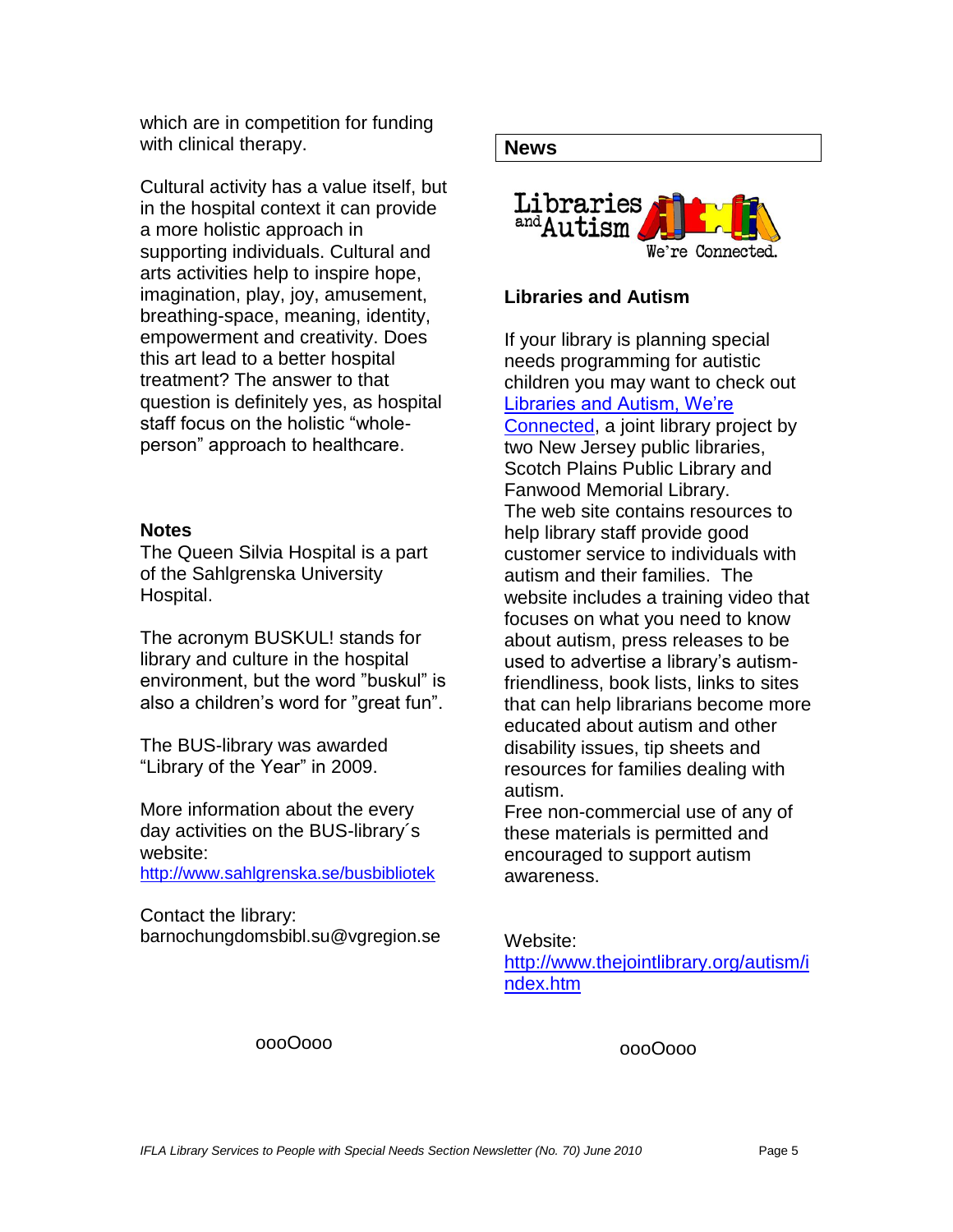

www.techdis.ac.uk/getlookupaward

# **UK JISC TechDis Award**

A leading publisher has won the first ever JISC TechDis award to highlight those publishers that are improving their business processes to make resources more accessible to disabled people.

Elsevier, publisher of science and health information, was announced as the winner of the award, presented at the London Bookfair on Wednesday 21 April 2010, while publishers Palgrave Macmillan and Sage were both highly commended.

Making e-books more accessible, training technical and production teams in disability issues and streamlining the enquiries process are all ways that publishers are moving to support disabled people.

The awards were thought up by Alistair McNaught, JISC TechDis senior adviser. He comments, "Putting the spotlight on accessibility benefits everyone and now, thanks to the awards, we"ve created a kind of community of practice where publishers are learning from each other."

Librarians are asked to nominate publishers for this new award to highlight those organisations that by responding professionally to accessibility requests, bring significant benefits to disabled

learners. Nominate a publisher for a Library Service award by 3 September 2010. Online questionnaire: <http://tinyurl.com/y8hw9ls>

oooOooo

## **UK CLA Introduces New Licence to Help People with Print Disabilities**

The Copyright Licensing Agency (CLA) has launched a new "Print Disability Licence". This free licence allows organisations to reproduce copyright works in a format accessible to people with print disabilities, such as large print, braille or audiobooks, and circulate them to people with print disabilities in the community.

The licence has been upgraded to reflect a recent widening of the definitions of print disability to include not just those people who have a visual impairment but also those with another disability that prevents them from reading books as easily as others. The definitions now include dyslexic readers following a request by the industry's Accessibility Action Group and the Right to Read Alliance.

The licence is being issued to all of CLA"s existing "VIP Licence" customers and will be in use with immediate effect. For more information about the new licence or the work of the CLA, please contact pr@cla.co.uk

Website:<http://tinyurl.com/2wptru7>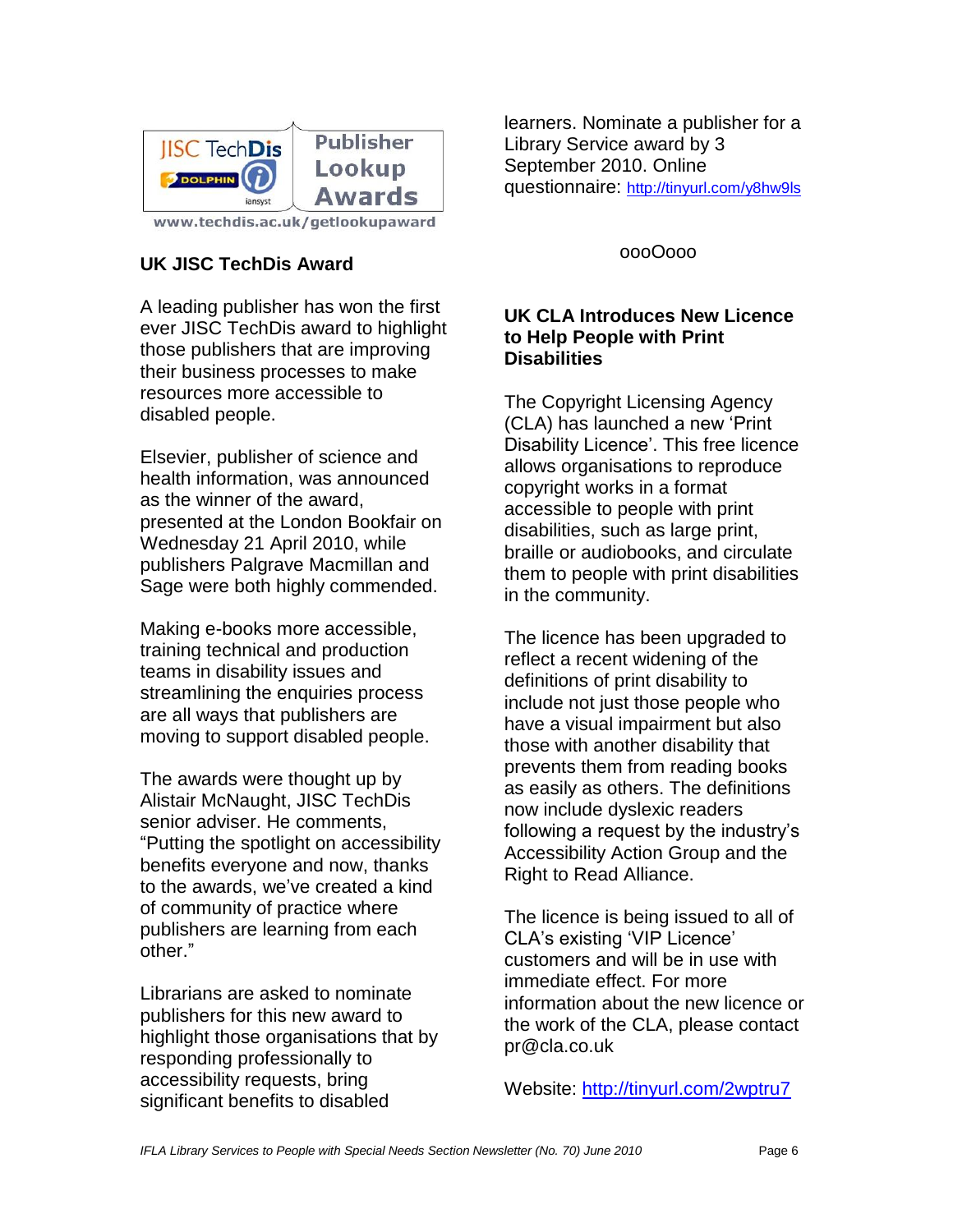# **LSN Standing Committee 2010**

## **Chair and Treasurer**

Tone Eli Moseid Norwegian Archive, Library and Museum Authority Box 8145 Dep., N-0033 Oslo Norway [Tone.Moseid@abm-utvikling.no](mailto:Tone.Moseid@abm-utvikling.no)

## **Secretary**

Helle Arendrup Mortensen Lyngby-Taarbaek Kommunes Biblioteker Lyngby Hovedgade 28 2800 Kgs Lyngby, Denmark [hmo@ltk.dk](mailto:hmo@ltk.dk)

## **Newsletter Editor/Information Officer**

Margaret E.S. Forrest HSS Liaison, Edinburgh University Library, George Square, Edinburgh, EH8 9LJ. Scotland. UK [margaret.forrest@ed.ac.uk](mailto:margaret.forrest@ed.ac.uk)

## **Members**

Maria Angela Barlotti Provincia de Ravenna, Servizio Biblioteche Garatoni, 6 48100 Ravenna, Italy [abarlotti@mail.provincia.ra.it](mailto:abarlotti@mail.provincia.ra.it)

Corinne de Munain, Ministère de la Culture et de la Communication 182 Rue St. Honoré 75033 Paris Cedex 1, France [Corinne.de-munain@culture.gouv.fr](mailto:Corinne.de-murain@culture.gouv.fr) Ramatoulaye Fofana- Sevestre Bibliothèque Publique d"Information 25, rue de Renard 75197 Paris Cedex 04 France [fofana@bpi.fr](mailto:fofana@bpi.fr)

Dunja Marija Gabriel CLA, National and University Library Hrvatske Bratske Zajednice 4 10 000 Zagreb **Croatia** [dgabriel@nsk.hr](mailto:dgabriel@nsk.hr)

Elke Greifeneder Institut für Bibliotheks- und Informationswissenschaft Humboldt-Universität zu Berlin [greifeneder@ibi.hu-berlin.de](mailto:greifeneder@ibi.hu-berlin.de)

Claudie Guerin Hopitaux de Paris 10 rue des Fosses St. Marcel 75005 Paris, France claudie.guerin@dfc.aphp.fr

Yu Kikuchi Japan Hospital Patients" Library Association 2227-1 Okura, Machida-shi 195-0062 Tokyo, Japan [libraryp@mse.biglobe.ne.jp](mailto:libraryp@mse.biglobe.ne.jp)

Youngsook Lee\* National Library of Korea San 60-1, Banpo-dong, Secho-gu Seoul 137-702 Republic of Korea [ysooklee@nl.go.kr](mailto:ysooklee@nl.go.kr)